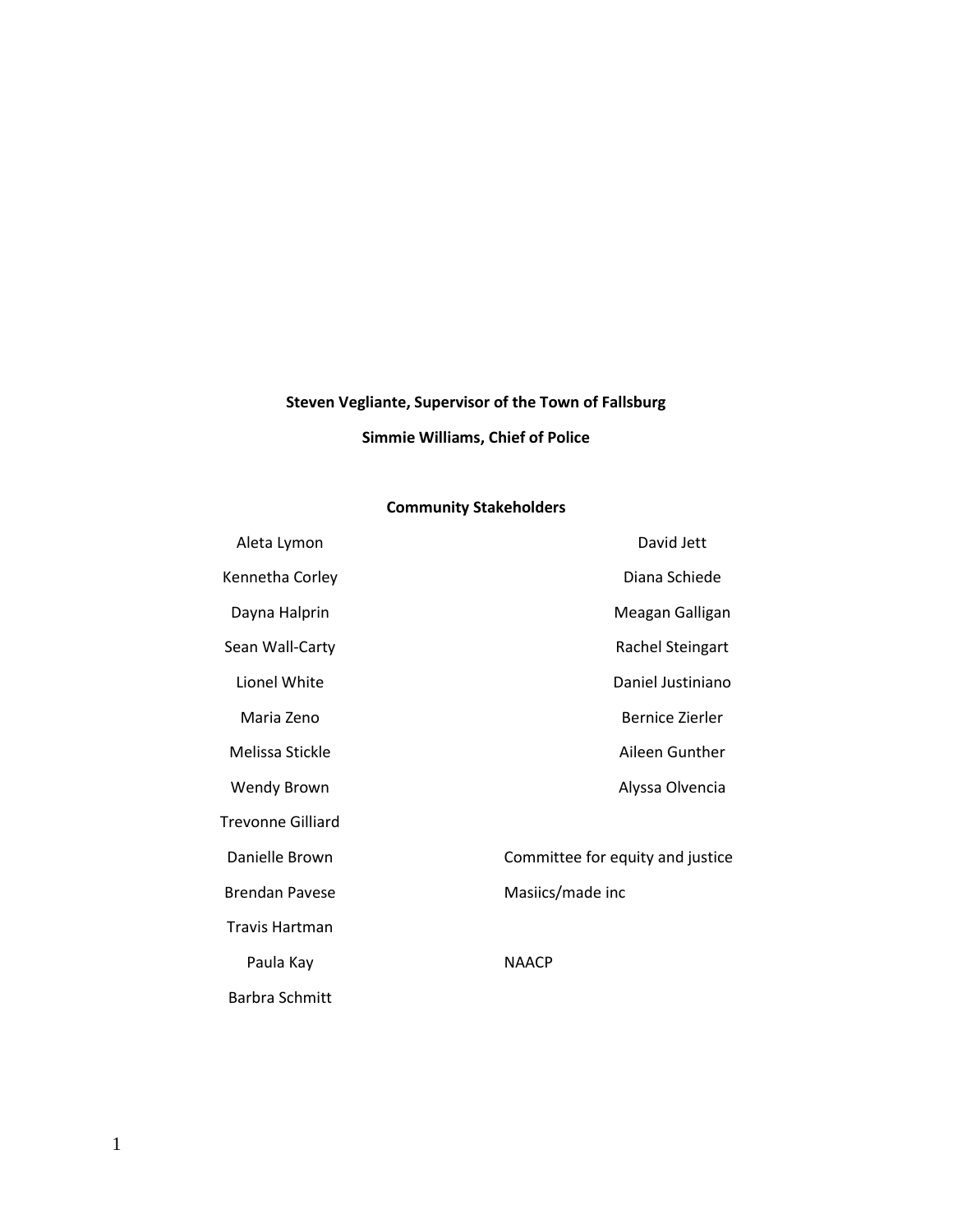## Overview of Change

As mandated by Governor Cuomo in Executive Order 203, all municipalities in the State of New York are required to submit a plan with suggestions on how to improve services and build trust between the police and the community. The Police Reform and Reinvention Coalition in the Town of Fallsburg is working on an effort to create positive change of the Fallsburg Police Department according to the constituents perception of the department, as well as key stakeholders in the community including leaders of the police force, community members, faith-based leaders, the district attorney, the public defender, local elected officials, those who were formerly incarcerated, those with police interactions, the police union, education officials, housing advocates, LGBTQIA+ advocates, healthcare leaders, mental health professionals, business leaders, transportation officials and legal experts.

The Town of Fallsburg has introduced an open and transparent process for maximum public feedback by introducing a Facebook page, allotting a page on the Townoffallsburg.com website, and creating a survey and asking that all who live, work, do any business, own property, travel through, or attend school in the Town of Fallsburg participate.

<https://www.facebook.com/My-Brothers-Keeper-Fallsburg-Community-Alliance-103682294849526>

<http://townoffallsburg.com/police%20reform/>

Survey deadline is January 31, 2021. Access survey below:

English - <https://s.surveyplanet.com/Xtmb4iFxn>

Spanish - <https://s.surveyplanet.com/FKxHs-ZJ-x>

# FPD Blotter Reporting for: FOR DATE RANGE OF 12/01/2019 00:00 TO 11/30/2020 23:59

| 911 -HANG UP               |
|----------------------------|
| 257                        |
| 911 - OPEN LINE            |
| 55                         |
| <b>AIDED CASE</b>          |
| 113                        |
| <b>ALARM</b>               |
| 365                        |
| <b>ALL OTHER</b>           |
| 7                          |
| <b>AMBULANCE REQUEST</b>   |
| 16                         |
| <b>ANIMAL ACTING RABID</b> |
| 3                          |
| <b>ANIMAL BITE</b>         |
| 5                          |
| <b>ANIMAL COMPLAINT</b>    |

| 32                              |
|---------------------------------|
|                                 |
| <b>ANIMAL NOISE</b>             |
| 4                               |
| <b>ANIMAL STRUCK BY MV</b>      |
| 16                              |
| <b>ASSAULT-STRONG ARM</b>       |
| 11                              |
| <b>ASSAULT-WEAPON</b>           |
| $\overline{2}$                  |
| <b>ASSIST CITIZEN</b>           |
| 37                              |
| <b>ASSIST OUTSIDE AGENCY</b>    |
| 62                              |
| <b>ATTEMPT TO LOCATE PERSON</b> |
| $\mathfrak{p}$                  |
| ATV ACC (EX W/MV)               |
| $\overline{2}$                  |
|                                 |

| <b>ATV COMPLAINT</b>            |
|---------------------------------|
| 20                              |
|                                 |
| <b>BURGLARY</b>                 |
| 12                              |
| <b>BURGLARY -BUSINESS</b>       |
| 1                               |
| <b>BURGLARY -IN PROGRESS</b>    |
| ٩                               |
| <b>BURGLARY -OTHER BUILDING</b> |
| 3                               |
| <b>BURGLARY -RESIDENCE</b>      |
| ٩                               |
| <b>BURGLARY-ATTEMPTED</b>       |
| $\mathfrak z$                   |
| <b>BURNING COMPLAINT</b>        |
| 8                               |
| CHILD - ENDANGERING             |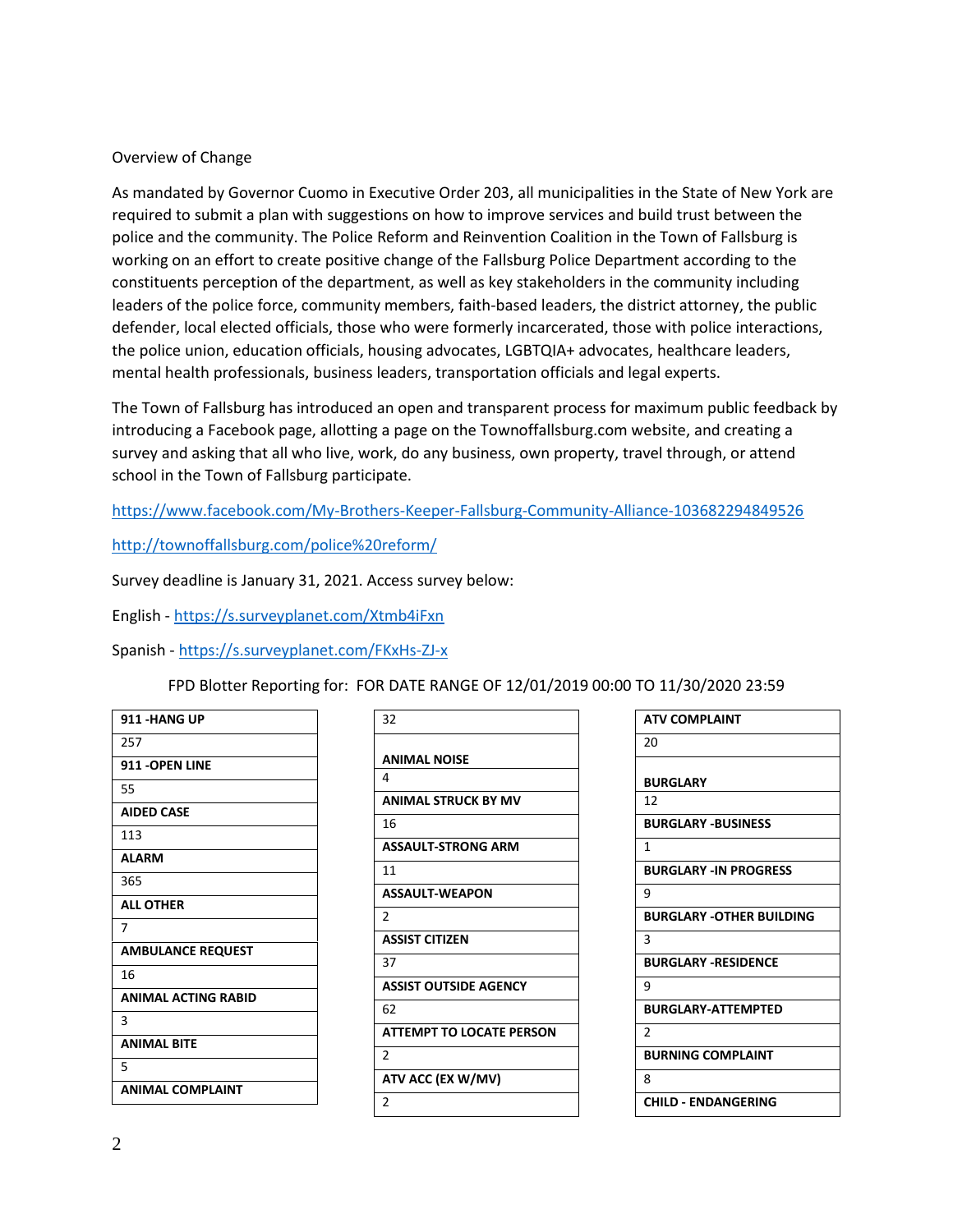| 5                                |
|----------------------------------|
| <b>CHILD - MISBEHAVING</b>       |
| 6                                |
|                                  |
| <b>CHILD ABUSE</b><br>2          |
| <b>CHILD OUT OF CONTROL</b>      |
| 3                                |
| <b>CHILDREN LEFT ALONE</b>       |
| 1                                |
| <b>CIVIL MATTER</b>              |
| 35                               |
| <b>CIVIL STANDBY</b>             |
| 37                               |
| <b>CRIMINAL COURT</b>            |
| ı                                |
| <b>CRIMINAL MISCHIEF</b>         |
| 46                               |
| <b>CUSTODIAL</b>                 |
| INTERFERENCE                     |
| 17<br><b>DANGEROUS CONDITION</b> |
| 2                                |
|                                  |
|                                  |
| <b>DEATH INVESTIGATION</b>       |
| 1                                |
| <b>DIRECTED PATROL</b>           |
| 38                               |
| <b>DISORDERLY CONDUCT</b>        |
| 13                               |
| <b>DISPUTE</b>                   |
| 144                              |
| DISTURBANCE                      |
| 162<br><b>DNA COLLECTION</b>     |
| 6                                |
| <b>DOG COMPLAINT</b>             |
| 7                                |
| <b>DOMESTIC DISPUTE</b>          |
| 128                              |
|                                  |
| DROWNING                         |
| ı                                |
| <b>DRUG COMPLAINT</b><br>6       |

| <b>DRUG POSSESSION</b>         |
|--------------------------------|
| 1                              |
| <b>DRUG SALE</b>               |
| 2                              |
| <b>DUMPING COMPLAINT</b>       |
| 8                              |
| <b>EMS</b>                     |
| 4                              |
| <b>FAMILY COURT</b>            |
| 6                              |
| <b>FAMILY COURT SUMMONS</b>    |
| 1                              |
| <b>FIRE</b>                    |
| 19                             |
| <b>FIREWORKS</b>               |
| 34                             |
| <b>FORGERY</b>                 |
| 1                              |
| <b>FRAUD</b>                   |
| 7                              |
| <b>FrowN CODE</b>              |
| 1                              |
| <b>GAS RUN OFF</b>             |
| 8                              |
| <b>GUN SHOTS FIRED</b>         |
| 14                             |
| <b>HARASSMENT</b>              |
| 55                             |
| <b>HARASSMENT-AGGRAVATED</b>   |
| $\overline{2}$                 |
| HEALIH AND SAFEIY HAZARDS      |
| 3                              |
| <b>INDENTITY THEFT</b>         |
| 1                              |
| <b>INFORMATION</b>             |
| 29                             |
| <b>K9 REQUEST</b>              |
| $\overline{\mathbf{c}}$        |
| <b>LANDLORD/TENANT TROUBLE</b> |
| 10                             |
| <b>LARCENY - FROM MAILBOX</b>  |
| 1                              |
| <b>LARCENY -FROM PERSON</b>    |
|                                |

| 2                                  |
|------------------------------------|
| <b>LARCENY - FROM VEHICLE</b>      |
| 20                                 |
|                                    |
| <b>LARCENY-FROM BUILDING</b><br>23 |
| <b>LARCENY-OTHER</b>               |
| 47                                 |
| <b>LITTERING</b>                   |
| 4                                  |
| <b>LOCKOUT-RESIDENTIAL</b>         |
| 2                                  |
| <b>LOCKOUT-VEHICLE</b>             |
| 25                                 |
| <b>LOITERING</b>                   |
| 1                                  |
| <b>LOUD PARTY</b>                  |
| $\overline{2}$                     |
| <b>MENACING</b>                    |
| 6                                  |
| <b>MENTAL HEALTH INCIDENTS</b>     |
| 68                                 |
| <b>MISCELLANEOUS</b>               |
| (blank)                            |
| <b>MISSING CHILD</b>               |
| 11                                 |
| <b>MISSING PERSON</b>              |
| 12                                 |
| <b>MVA-FATAL</b>                   |
| 2                                  |
| <b>MVA-HIT AND RUN</b>             |
| 17                                 |
| <b>MVA-PERSONAL INJURY</b>         |
| 29                                 |
| <b>MVA-PROPERTY DAMAGE</b>         |
| 228                                |
| <b>NEIGHBORHOOD TROUBLE</b>        |
| 34                                 |
| <b>NOISE COMPLAINT</b>             |
| 104                                |
| <b>NOTIFICATION</b>                |
| 3                                  |
| <b>OFFICER NEEDS ASSISTANCE</b>    |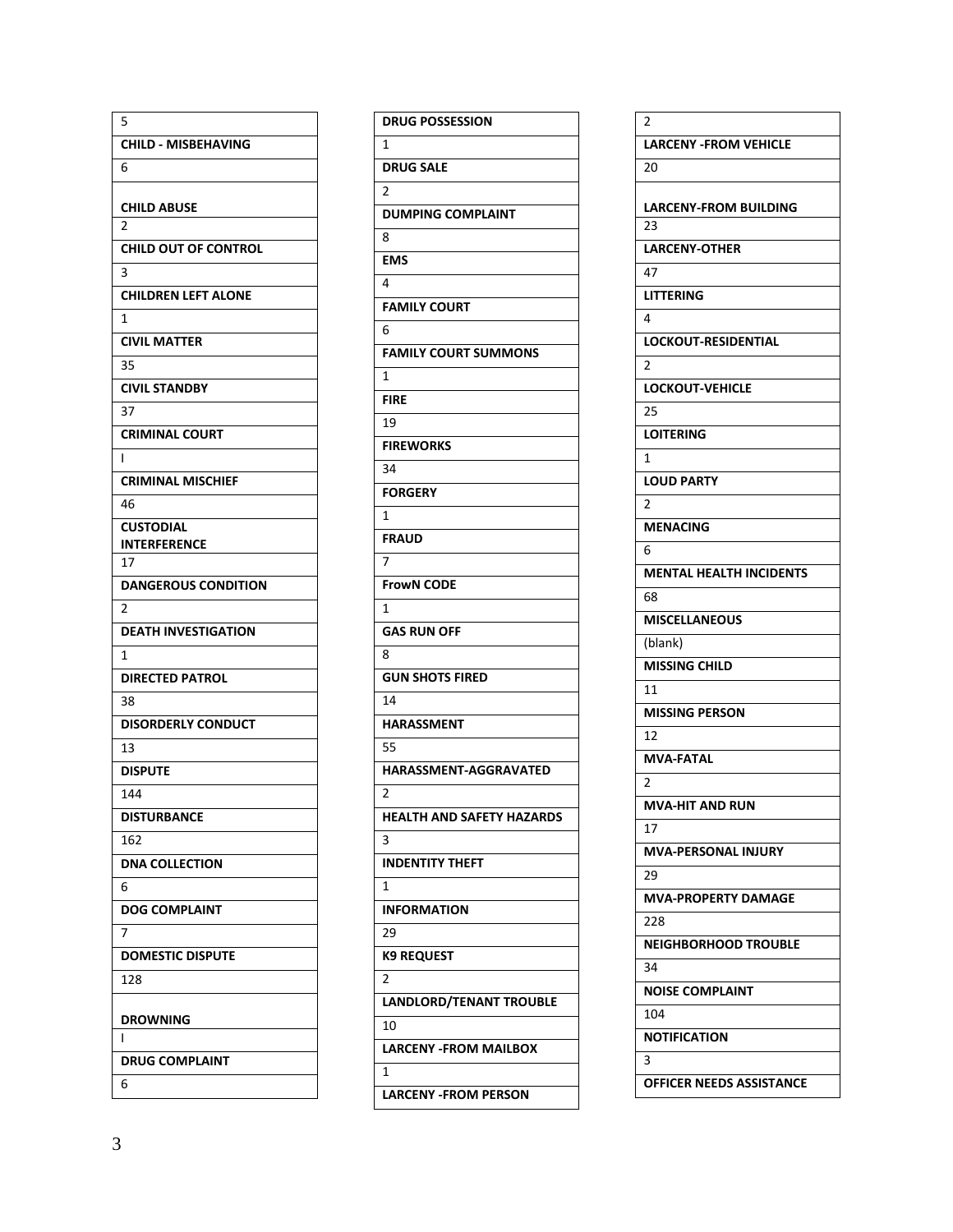| 1                            |
|------------------------------|
| <b>OPEN DOOR</b>             |
| 7                            |
|                              |
| OTHER<br>44                  |
| <b>OTHER ACCIDENT</b>        |
| 3                            |
| <b>OVERDOSE - ALCOHOL</b>    |
| 1                            |
| <b>OVERDOSE -DRUG</b>        |
| 20                           |
| <b>PARKING COMPLAINT</b>     |
| 21                           |
| <b>PERSON EXPOSING SELF</b>  |
| 1                            |
| <b>PERSON SCREAMING</b>      |
| I                            |
| PERSON WITH A GUN            |
| (blank)                      |
| <b>PROPERTY CHECK</b>        |
| 12                           |
| <b>PROPERTY DISPUTE</b>      |
| 7                            |
| <b>PROPERTY FOUND</b>        |
| 13                           |
| <b>PROPERTY LOST</b>         |
| 23                           |
| <b>PROPERTY SAFE KEEPING</b> |
| 4                            |
| <b>PROPERTY STOLEN</b>       |
| $\overline{2}$               |
| <b>PUBLIC ALCOHOL INTOX</b>  |
| 3                            |
| <b>PUBLIC SERVICE</b>        |
| з                            |
| <b>RAPE</b>                  |
| 3                            |
| <b>RECKLESS</b>              |
| <b>ENDANGERMENT</b><br>ı     |
| <b>REMOVE A PERSON</b>       |
| 4                            |
|                              |

| <b>REMOVE AN UNWANTED</b>        |
|----------------------------------|
| <b>GUEST</b>                     |
| 16                               |
| <b>REPOSESSION ORDER</b>         |
| $\overline{7}$                   |
| <b>ROAD-BLOCKED</b>              |
| 32                               |
| <b>ROAD-DAMAGED</b>              |
| $\mathsf{l}$                     |
| <b>ROAD-HAZARD</b>               |
| 15                               |
| <b>RUNAWAY CHILD</b>             |
| 4                                |
| <b>SERVE PAPERS</b>              |
| 7                                |
| <b>SEX OFFENSES</b>              |
| 11                               |
| <b>SOCIAL GATHERING</b>          |
| 16                               |
| <b>SORA ADDRESS CHECK</b>        |
| 5                                |
| <b>SORA REGISTRATION</b>         |
| 87                               |
| <b>SUICIDE</b>                   |
| 1                                |
| <b>SUSPICIOUS ACTIVITY</b>       |
| 31                               |
| <b>SUSPICIOUS PERSON</b>         |
| 37                               |
| <b>SUSPICIOUS VEHICLE</b>        |
| 42                               |
| <b>THEFT OF SERVICES</b>         |
| 1                                |
| <b>TRESPASS</b>                  |
| 45                               |
| <b>TRESPASS-PRIVATE PROPERTY</b> |
| 22                               |
| <b>TRESPASS-PUBLIC PROPERTY</b>  |
| 1                                |
| <b>UNATTENDED DEATH</b>          |
| 5                                |

| UNAUTHORIZED USE OF A MN          |
|-----------------------------------|
| 4                                 |
| <b>UNKNOWN</b>                    |
| 34                                |
| UTILITIES - ODOR OF GAS           |
| (blank)                           |
| <b>UTILITIES - WATER BREAK</b>    |
| 3                                 |
| UTILITIES -WIRE DOWN              |
| 5                                 |
| <b>VEHICLES - ABANDONED VEHIC</b> |
| 9                                 |
| <b>VEHICLES - CAR BLOCKING</b>    |
| 10                                |
| <b>VEHICLES -DISABLED VEHICL</b>  |
| 31                                |
| <b>VEHICLES -DRIVING WHILE I</b>  |
| (blank)                           |
| <b>VEHICLES -ILLEGALLY PARKE</b>  |
| 3                                 |
| <b>VEHICLES - IMPOUNDED VEHIC</b> |
| 4                                 |
| <b>VEHICLES - RECKLESS DRIVIN</b> |
| 13                                |
| <b>VEHICLES -REPOSSESSION OF</b>  |
| 2                                 |
| <b>VEHICLES -SPEEDING VEHICL</b>  |
| 2                                 |
| <b>VEHICLES - V AND T COMPLAI</b> |
| 47                                |
| <b>VEHICLES-MOTORCYCLE COMP</b>   |
| 2                                 |
| <b>VIOL ORDER PROTECTION</b>      |
| 9                                 |
| <b>WARRANT-ARREST</b>             |
| 12                                |
| <b>WARRANT-BENCH</b>              |
| 21                                |
| <b>WELL BEING CHECK</b>           |
| 124                               |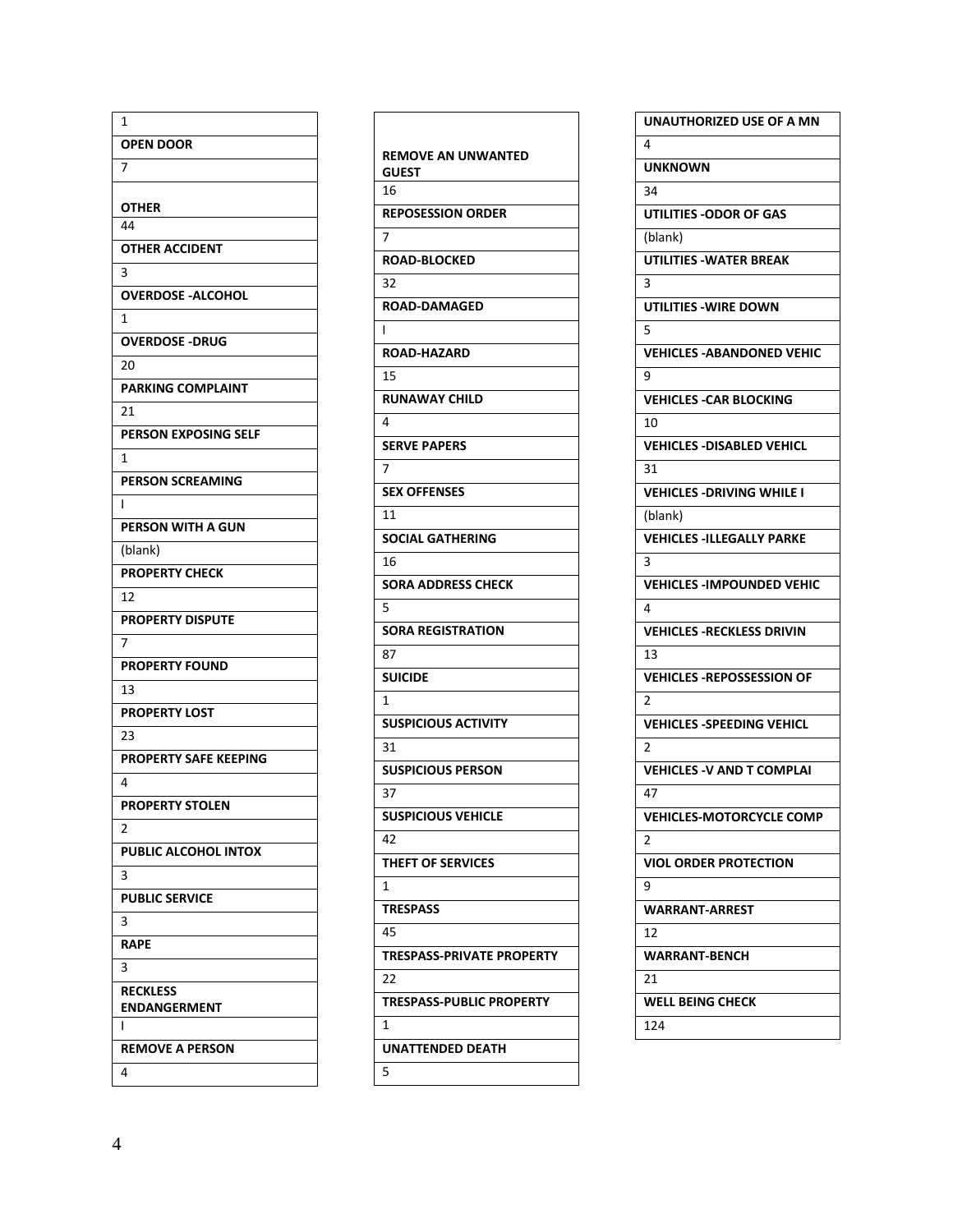The Town of Fallsburg has ensued a review and update of policies, procedure, functions, trainings, documents, restorative justice and leadership. The updates are in collaboration with the community stakeholders allows for input of different sectors with individual experiences and ideas for reformation.

#### **My Brothers Keeper: Community Alliance**y Brothers Keeper: Community Alliance

## **1/24/21 edits:**

#### **Role of MBK - My Brothers Keeper**

- MBK is to be involved when the officers interact with public only.
- MBK is not to be involved with internal departmental issues/determinations.
- \*\* what is to be made public to the group and what is to be redacted? can all internal "issues" be shared with MBK?
- Subcommittee of external / keep MBK/?
- **•** Community advisory and civilian oversight review
- potential form of committee: appointed individuals who keep information confidential

contact union - what is or is not confidential in complaints internal and external

Roles TBD

#### **Function of Fallsburg Police**

1. Roles and standards of Fallsburg Police

#### Chief

Typical work day of chief

chief relationship with public and other officers

chief contract

Establishment of citizen committees to advise on hiring of chief

#### Patrolman

Typical work day of patrolman

Patrolman relationship with public and other officers

Patrolman contract

Canine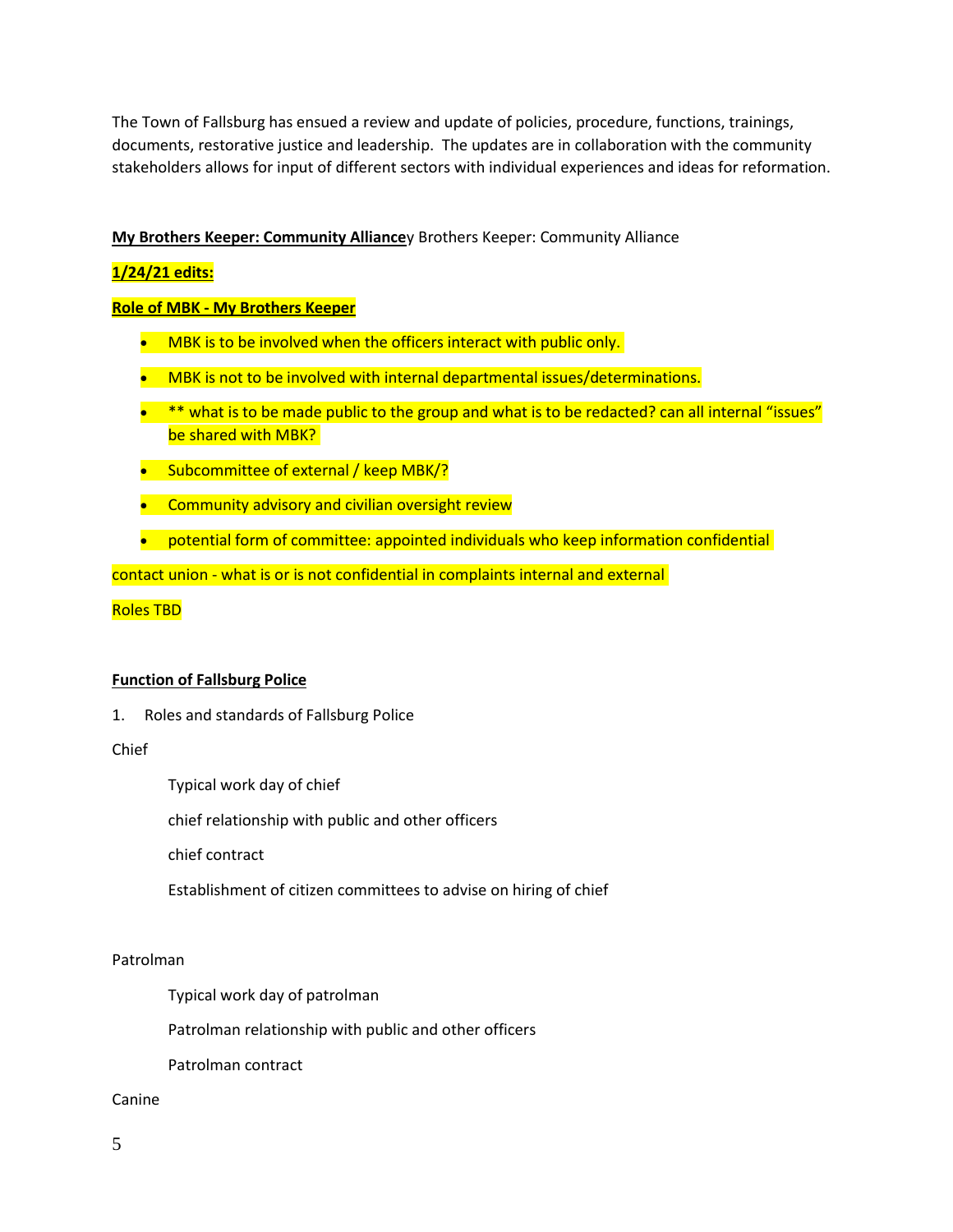Typical work day of K-9 officer

k-9 relationship with public and other officers

K-9 contract

#### Detective

Typical work day of detective

detective relationship with public and other officers

detective contract

#### Sergeant

Typical work day of Sergeant

Sergeant relationship with public and other officers

Sergeant contract

#### **Officer**

Typical work day of officer

officer relationship with public and other officers

officer contract

#### SRO

Typical work day of SRO

Where is SRO located in school

SRO relationship with students in and out of school

SRO data

SRO memo of understanding / contract

#### **Personnel**

#### **Diversity, Inclusivity and Equity**

Inclusivity and equity Diversity Improvements taken into consideration when hiring staff

- Mandatory partner reporting and investigation of officer misconduct
	- o If officer suspects partner is struggling with mental, physical, emotional distress a request for help can be submitted to the Police Chief

## **Leadership and Culture for Police Department**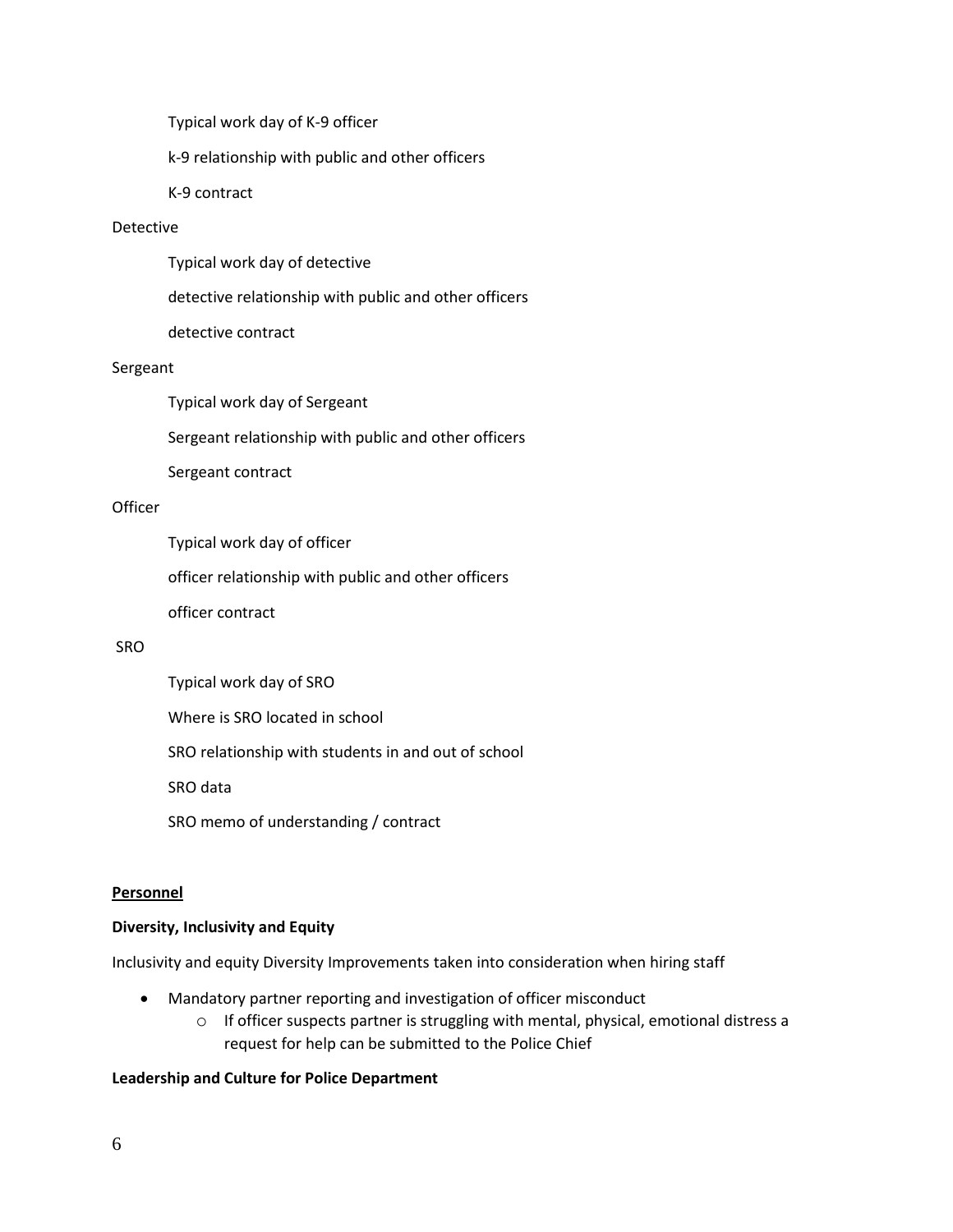- **Advancement**
	- Post probationary period Officers may be eligible to move laterally to a specialty position such as:
		- $\circ$  K-9
		- o Detective
		- o Sergeant

#### **Leadership selections**

The Chief of Police shall determine whether an officer is experienced for promotion. Hiring and promotion process build as effective and diverse team possible.**John CE**

#### **Departmental values and culture while on-duty**

To maintain the trust of the force and the public Fallsburg Police officers must conduct the character of an exemplary, upstanding citizen by displaying: integrity, respect, professionalism, courage, service, accountability.

#### **Departmental values and culture while off-duty**

To maintain the trust of the force and the public Fallsburg Police officers must conduct the character of an exemplary, upstanding citizen by displaying: integrity, respect, professionalism, courage, service, accountability.

#### **Officer Support and Well-Being**

Training and Continued Education – training budget(?) for in-house all inclusive trainings . mental health first aid and youth mental health first aid is (usually) cost free. DSS may be able to aid police in jobs

- Programs Internally
	- o Police Chief is required to locate and source assistance program through NYS
- **•** Programs Externally
	- o NYS Governors office of Employee Relations. Assistance Program: 1-800-822-0244

#### **Trainings Trainings**

# **Numbers for dispatchers and patrol officers**:

Sullivan County Social Services (for assistance with Housing/Homeless support, Child Protective Services, Medicaid/Welfare Fraud): 292-0100 (8-5, M-F)

Housing & Temporary Economic Assistance HOLIDAY/AFTER-HOURS ON CALL: (866)381-6576 NOTE: Social Services has a written procedure with Garnet Medical Center

(CRMC) to coordinate the discharge of homeless patients. Recommend contacting Social Services first if Garnet asks for police assistance with discharge of a homeless person – we may be able to assist you!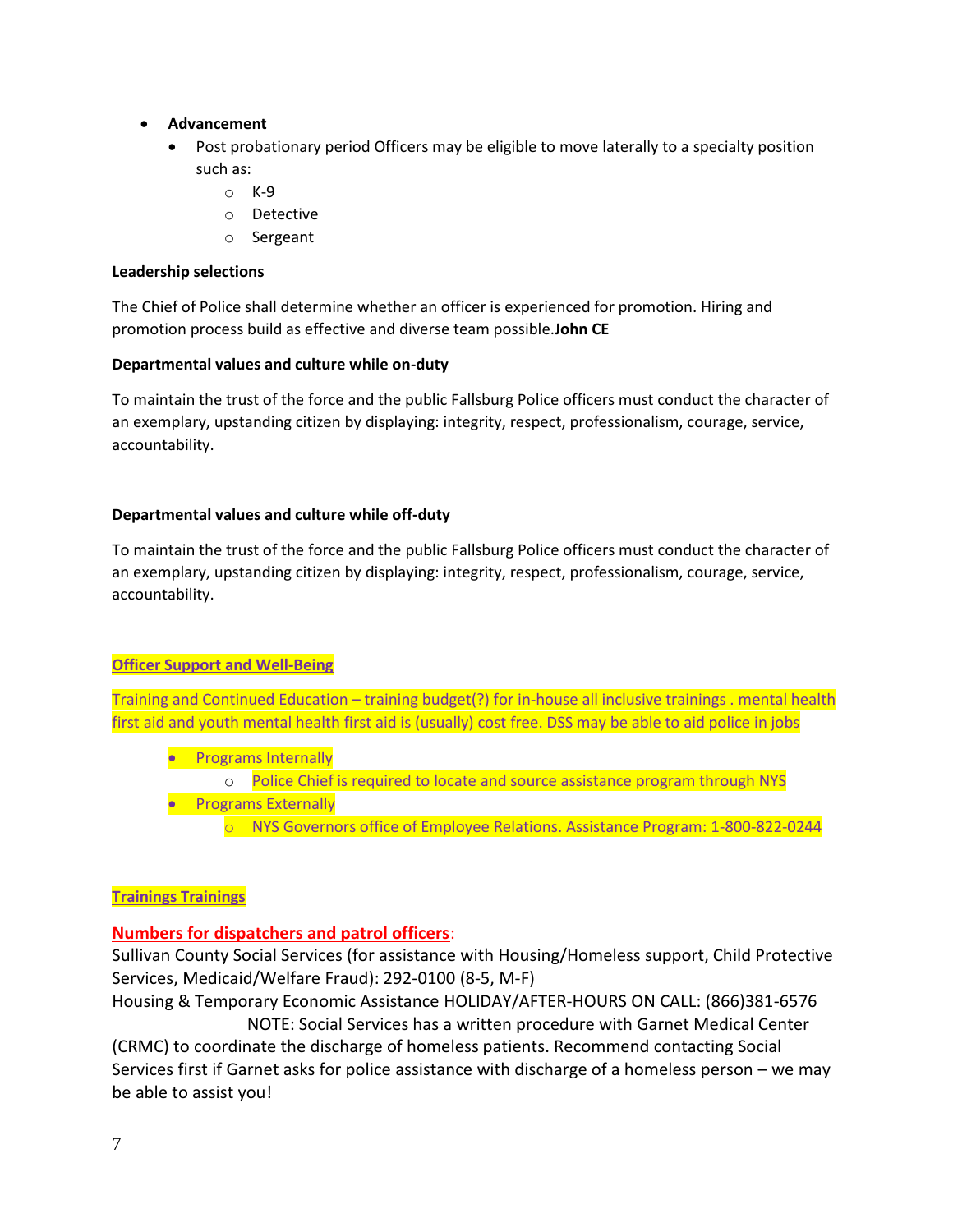Child Protective HOLIDAY/AFTER-HOURS ON CALL: (866)381-6575 Federation for the Homeless (Monticello): (845) 794-2604 **Sullivan County Public Health Services (for assistance with Infectious Disease Control):** 292- 5910 (Staffed M-F, Overnight/Weekend Answering Service at same #) **NOTE:** This covers COVID (info on vaccines, testing, etc), but also covers other infectious diseases like rabies, measles, etc.

#### **Numbers that can also be shared with the public**:

**Hudson Valley Fearless (Domestic Violence 24/7 hotline)**: (845)562-5340 and (845)292-5700 **Legal Services of the Hudson Valley (Legal Services other than Criminal Defense):** (877) 574- 8529

**Mobile Mental Health:** (845)790-0911, Toll Free: (800)710-7083 **Substance Abuse Support Hotline**: (866)832-5575 **Sullivan Legal Aid (Criminal Defense Services):** (845) 794-4094 **Sullivan County Sheriff's Office Confidential Tip Line:** (845)807-0158

Periodic review, audit, and assessment of training programs to ensure that you are not teaching outdated practices and or basing training on outdated understanding of community needs

Policy requiring maintenance of complete accurate and up to date records of training and attendance

Leadership Training

Training to avoid bias incidents and strengthen community affairs

De-escalation training

Implicit bias and cultural competency training – training through international association police chief and national institute of race and equality

Trans sensitivity training by gender equality NY

Additional training for non-lethal weapons (taser and re-cert is yearly)

Aerosol training – once for career

Procedural justice trainings

Crisis intervention team training (CIT)

Restorative justice training

AVERT (?) training – Dr Lymon will send info simmie

Training guide internally – simmie will share info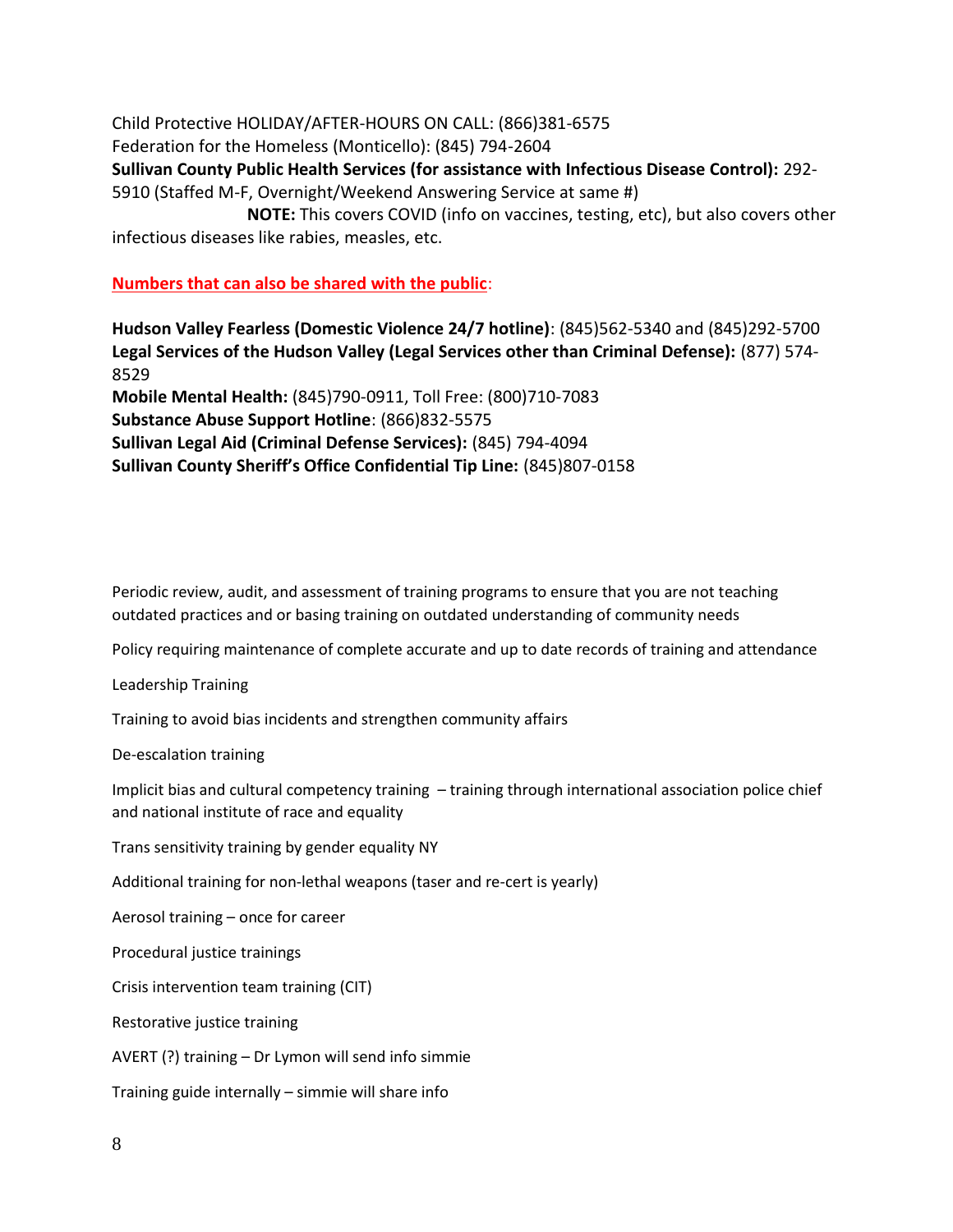SRO training – SRO school and graduate, state guidelines

SRO social media training ?

Trauma based victim

Child witnesses

Domestic violence witnesses /same-sex domestic violence response

Effects of incarceration /post incarceration syndrome / responses / reentry /

Mental health first aid – Melissa stickle can share verbiage

Youth mental health first aid – Melissa stickle can share verbiage

Weapons Training – lethal and non lethal

Prohibit warrior-style and/or fear based training

**Mental Health** – Melissa stickle can share verbiage

- Mental health training
	- o Recognize signs and symptoms of mental illness
	- o De-Escalation and pro active communication
- Who responds to mental health calls
	- o Recognize signs and symptoms of mental illness
	- o De-Escalation and pro active communication

#### **Substance Abuse**

- Substance abuse training
	- o Recognize signs and symptoms of substance
	- o De-Escalation and pro active communication
- Who responds to substance abuse calls
	- o Recognize signs and symptoms of substance abuse
	- o De-Escalation and pro active communication

#### **FPD Phone Call Data**

- Annual / quarterly / however often meeting to discuss data and review
- Aggregate data for trend review

#### **Youth development**

- Police monitor social medias
- SRO to introduce dangers and safe ways to use social media

#### **School Resource Officers**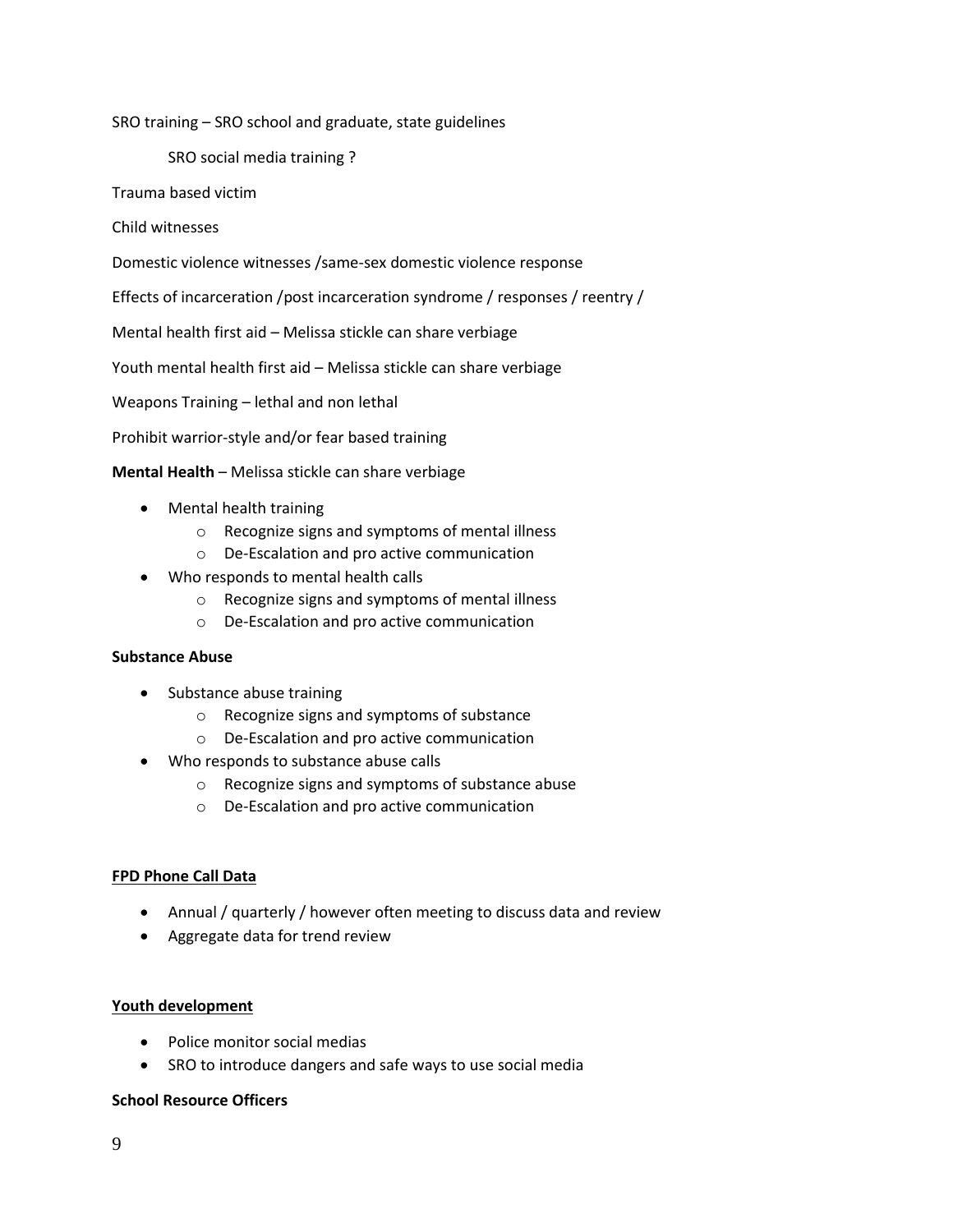Policy requiring maintenance of complete accurate and up to date records of training and attendance

## **National Night Out**

A National program that the Fallsburg Police Department hosts each August. National Night Out is an annual community-building campaign to promote police-community partnerships and neighborhood camaraderie.

## **Policies, Documents and Information pertaining to Fallsburg Police Department**

#### **Data and Transparency**

- Data provides accountability. Data that should be collected annually via community survey and via blotter activity report for review. The information shall be posted to the Town of Fallsburg Police webpage.
	- a. Incident and complaint data transparent to the public
		- An annual community survey, similar to the 2021 community survey the constituents shall be offered the opportunity to complete a survey regarding experiences had with the force.

#### **Right to Know Act –**

Consent to search laws and police ID laws. PD cannot search without consent. PD obligated to give name and badge number upon interaction.**Crowd control**

- Police response strategies
- Incident command system emergency event will happen and chief of police will set up mobile command center

#### **Accountability and conduct**

Officers shall review the policies and procedures of FPD and sign an affidavit confirming their responsibility to uphold the integrity of the documents.

#### **Transparencies of policies/procedures**

#### **Misconduct <https://www.nyclu.org/en>**

#### **Misconduct by an officer**

 Misconduct is defined as a police officer who is performing official duties who violates an individual's constitutional right or partakes in an illegal act

#### **Investigating misconduct**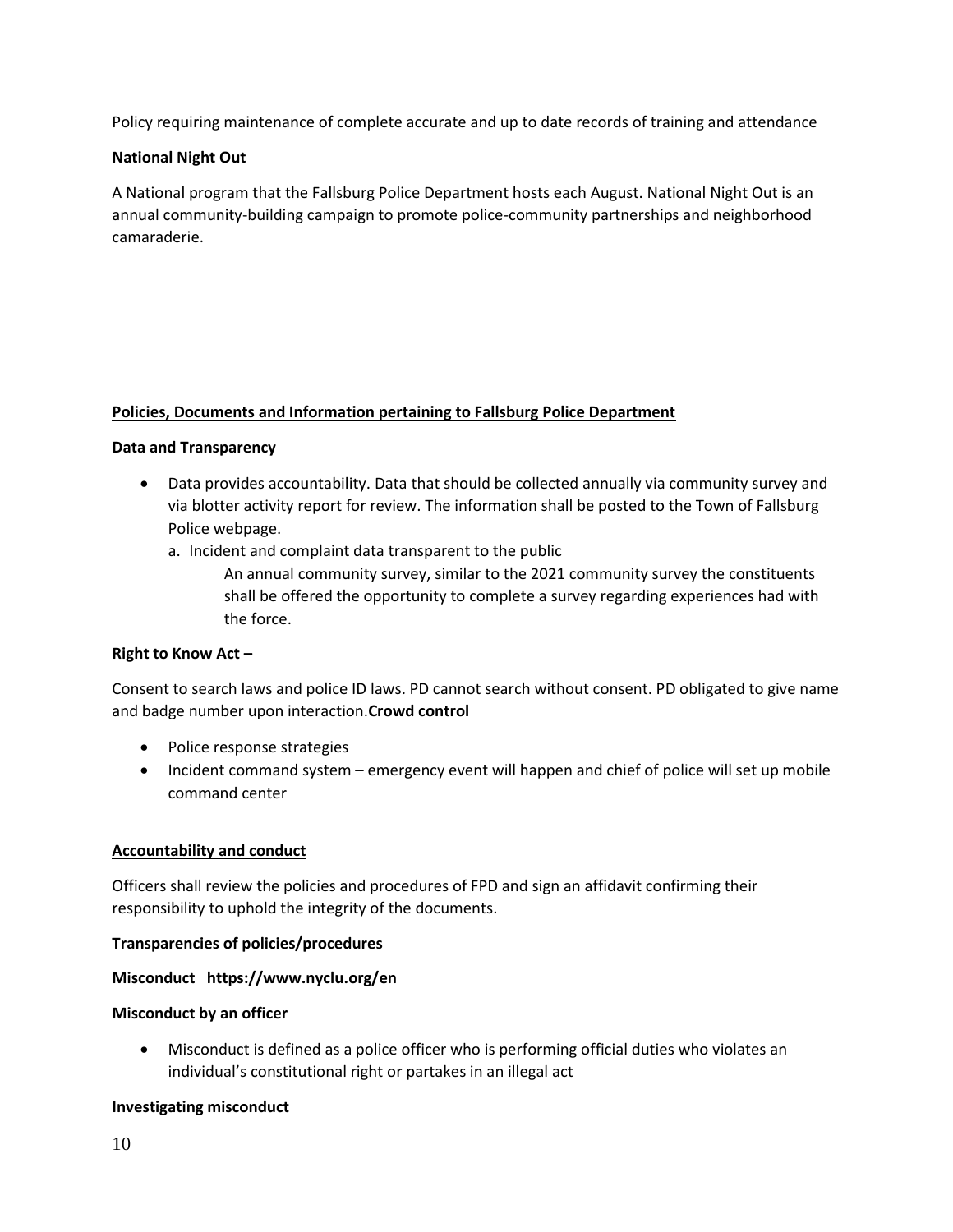Determine the type of misconduct: coerced false confession, false arrest, false imprisonment, falsification of evidence, policy perjury, witness tampering, police brutality. Raial profiling, unwarranted surveillance, unwarranted search, sexual misconduct, etc.

## **Misconduct disciplinary measures**

Misconduct discipline is to be investigated and handled on a case-by-case basis

## **Civilian complaints about police department**

Civilians may access a complaint form on the Townoffallsburg.com website or by requesting the form through the Police Department or the Supervisors Office

- Civilian complaint form is a confidential document that is to be investigated and handled on a case-by-case basis only by the chief of police
- Transparencies of the chiefs decision shall be made available to the public upon request

## **Civilian complaints about Police Chief**

Civilians may access a complaint form on the Townoffallsburg.com website or by requesting the form through the Police Department or the Supervisors Office

 Civilian complaint form is a confidential document that is to be investigated and handled on a case-by-case basis only by the Town Supervisor

## **Holding Cell Inspections**

 Fallsburg Police department is to respond to audits presented by New York State Division of Criminal Justice Services

#### **DCJS Case File Audits**

 Fallsburg Police department is to respond to audits presented by New York State Division of Criminal Justice Services

#### **Performance review**

Performance review is to be administered by the Chief of Police on a yearly basis

#### **Non-punitive Peer review measures to improve officer performance**

 Non-punitive peer review is to be required for each officer to anonymously rate the professionalism of each peer. The review should occur on a yearly basis

# Transparency of complaints/compliments

Complaint/compliment forms can be located on the Townoffallsburg.com website or in-person at the Police Department or the Supervisors Office. Complaint/compliment forms may be turned in at the Police Department or the Supervisors Office.

- Process/policy of complaints:
	- $\circ$  Police Chief is the only personnel to receive and assess complaints/ compliments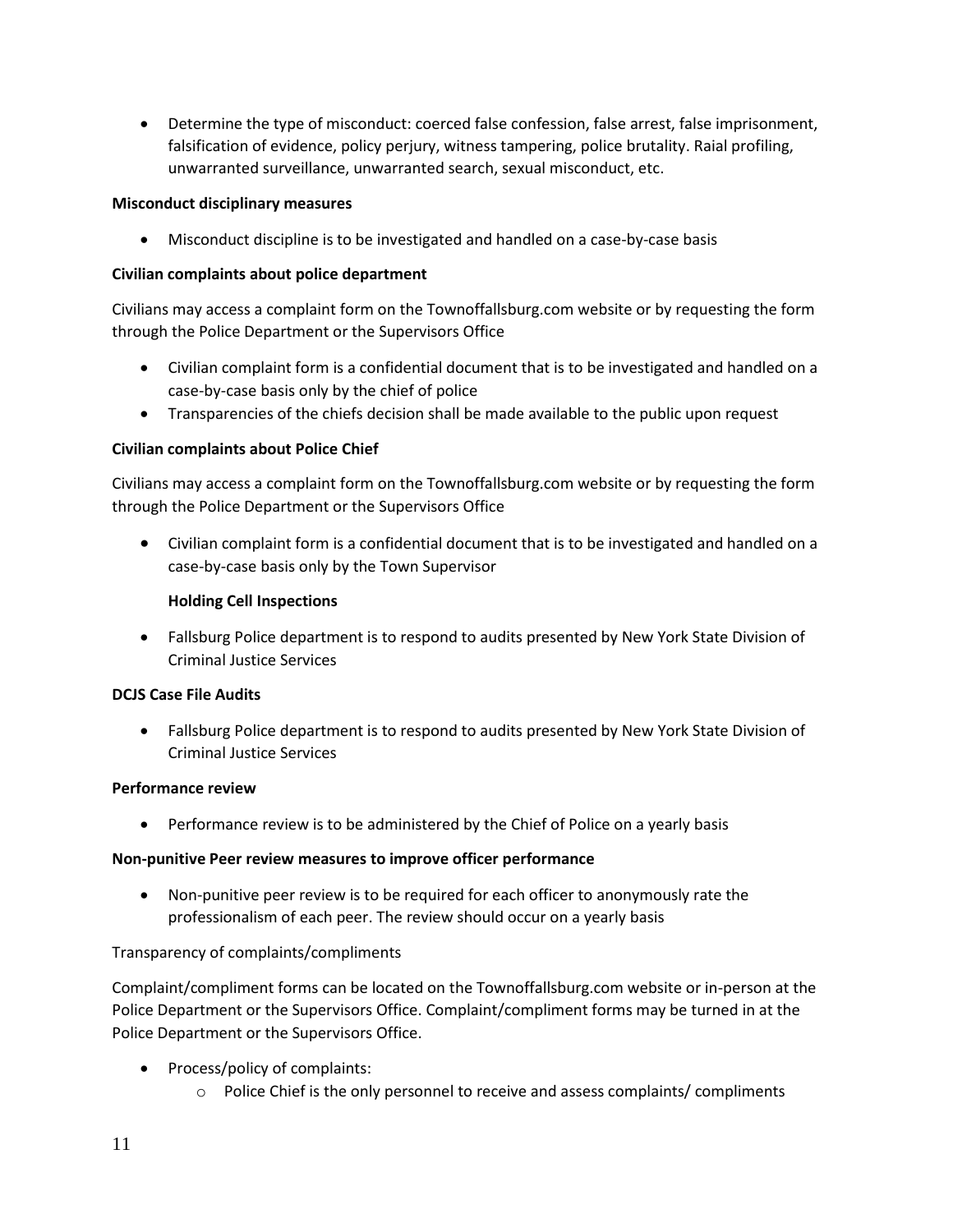- o Police Chief is to acknowledge issue with officer
- o Police Chief of Sergeant or Detective Sergeant is to correct issue at hand
- $\circ$  Police Chief is to respond to person who left complaint and explain how issue has been corrected
- o Police Chief is to file complaint accordingly
- Anti-retaliation program/ process for officers reporting misconduct amongst fellow officers
	- $\circ$  Officer may choose to remain anonymous in submittal of complaint against officer
	- o Police Chief is the only personnel to receive and assess complaints/ compliments
	- o Police Chief is to acknowledge issue with officer
	- o Police Chief of Sergeant or Detective Sergeant is to correct issue at hand
	- o Police Chief is to correct issue at hand
	- $\circ$  Police Chief is to respond to person who left complaint and explain how issue has been corrected
	- o Police Chief is to file complaint accordingly
- Civilian Oversight and External Accountabilities
	- $\circ$  Engage the Town of Fallsburg My Brothers Keeper group in complaints/compliments against Fallsburg Police Department

#### **LGTBQIA+ Requirements**

Policy requiring officers to refer to transgender individuals by the name, pronouns and gender that they prefer and precluding officers from searching transgender individuals based solely for the purpose of determining their biological sex. Allows individuals to request officer of specific gender to perform their search. (dayna will send link for sample policy).

#### **Unholstering Weapon Reporting**

Unholstering Weapon Report must capture all pertinent information about the incident. Specifically, the documentation should detail why unholstering was necessary and describe any escalation of the force.

#### **Use of Force Policies**

The police use of force report must capture all pertinent information about the incident. Specifically, the documentation should detail what force was used and describe any escalation of the force. It is expected that police officers use the lowest level of force necessary to gain compliance.

- New York State [Use of Force Policy](https://www.criminaljustice.ny.gov/crimnet/ojsa/crimereporting/MPTC-Model-Policy-Use-of-Force-2019.pdf?fbclid=IwAR1rfdEhq5t1_PhtzMBAs5F-liB1wrP81Fpi44Ol2qJ-wHZccUfePmtsIJE) is to be implemented
	- o Use of Force action required to be reported to Police Chief:
		- **Hand strikes**
		- **Foot strikes**
		- **Forcible takedowns**
		- Discharging oleoresin capsicum (OC) spray
		- **Discharging**
		- Discharging conducted electrical weapons (CEWs) in "cartridge mode"
		- Using mesh restraining blankets to secure subjects
		- Intentional striking of a person with any object (baton, etc)
		- Police canine bites
		- Discharging CEWs in "drive stun" mode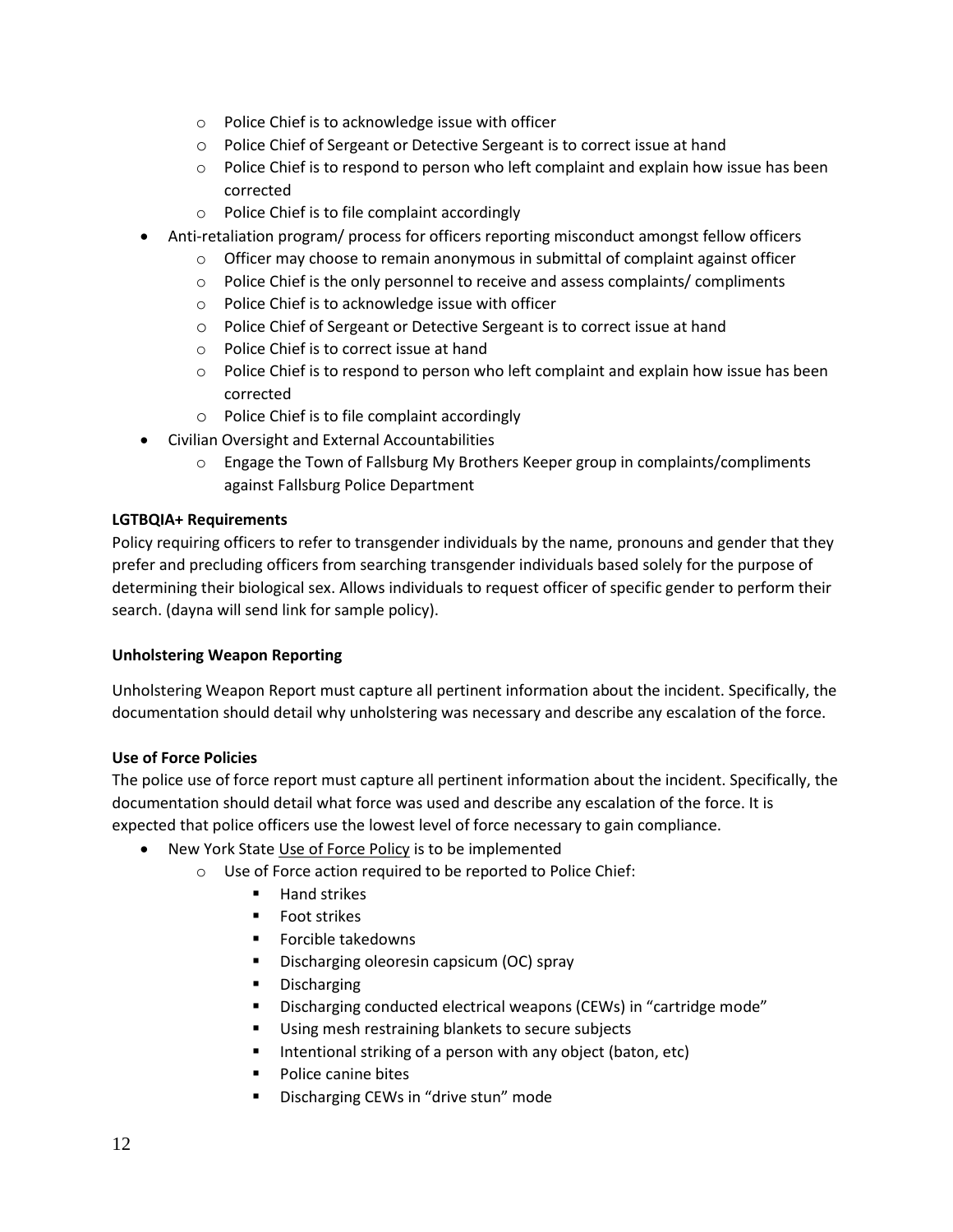- **Discharging a firearm**
- Any other use of physical force that is readily capable of causing death or serious physical industry
- Use of Force review between Police Chief and Officer
	- $\circ$  State justification for why the level of force used was the lowest appropriate level. Document the reasoning, including the context of the overall event.
	- $\circ$  Was there an escalation in the application of force in order to gain compliance? If so, make sure to document each level of force that was used starting with the lowest level.
	- o State the level of injury

Use of Force and State reporting or Early Intervention Systems

- Banned Styles of Training
	- o Warrior-style
	- o Fear Based training

#### **Strategies to Reduce Racial Disparities and Build Trust**

Racial disparity in the criminal justice system exists when the proportion of a racial or ethnic group within the control of the system is greater than the proportion of such groups in the general population

- Acknowledge the increasing nature of racial disparities
- Encourage communication between stakeholders who make decisions within the Fallsburg Police Department
- Know that what works at one decision point may not work at others
- Work toward systemic change within the Town of Fallsburg

#### **Restorative Justice**

#### **Diversion Programs**

Diversion Programs may occur at various stages in the criminal justice process that recognize that incarceration or establishment of a criminal record may not be the most appropriate mechanisms to address certain conduct, and that education, drug or mental health treatment may provide a better alternative for the individual and the community.

- NYS Diversion Programs
	- o PED (probation eligible diversion program)
	- o Alcohol and substance abuse evaluation
- Fallsburg Police Diversion Program
	- o A wrongdoer must agree to restitution implemented by Fallsburg Police
	- o A wrongdoer must not be high risk to endanger others
	- o A wrongdoer must make restitutions to victims
	- $\circ$  A wrongdoer must not have been through FPD Diversion Program in the past 6 months
	- o Following offences are eligible for Fallsburg Police Diversion Program
		- Petit theft or retail theft of less than \$300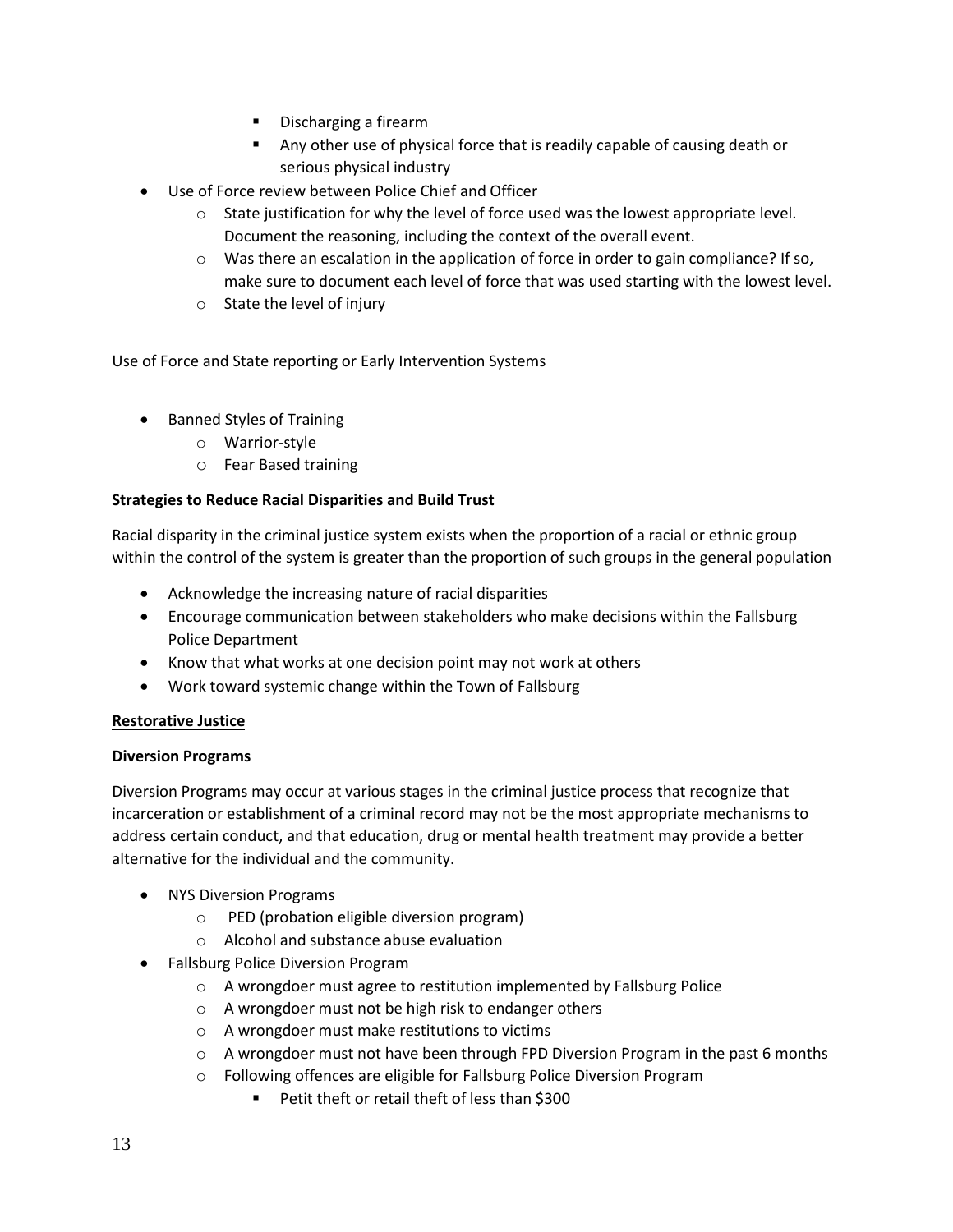- **Misdemeanor criminal mischief**
- **•** Hotspot Policing Use call data to identify high-crime areas. Increase patrol in those areas for possible crime reduction.
- De-Escalation strategies
	- o Stabilize the situation
		- Request assistance
	- o Verbal communication tactics
	- o Positive stance, body position, tone of voice, word choice
		- **Persuasion**
- Hate Crime/Hate Incident Response. FPD submit to
	- o Stabilize the situation
		- Request assistance
	- o Verbal communication tactics
	- o Positive stance, body position, tone of voice, word choice
		- **Persuasion**
	- o

## **Procedural Justice**

- Impartiality in decision making
- Fairness in entire process
- Opportunities for all parties involved to speak
- Transparency in actions from all parties involved

#### **Community Outreach Programs/ Partnerships**

#### **National Night Out**

A National program that the Fallsburg Police Department hosts each August. National Night Out is an annual community-building campaign to promote police-community partnerships and neighborhood camaraderie.

#### **Senior Citizens Listing Wellness Check**

Fallsburg Police Department has compiled a list of Senior Citizens within the Town of Fallsburg who may need additional assistance during the an emergency event; weather storm, power outage, cold spell, etc.

#### **Community Policing**

Fallsburg Police department is encouraged to engage with residents on or off duty for crime prevention and increased community trust.

#### **My Brother's Keeper**